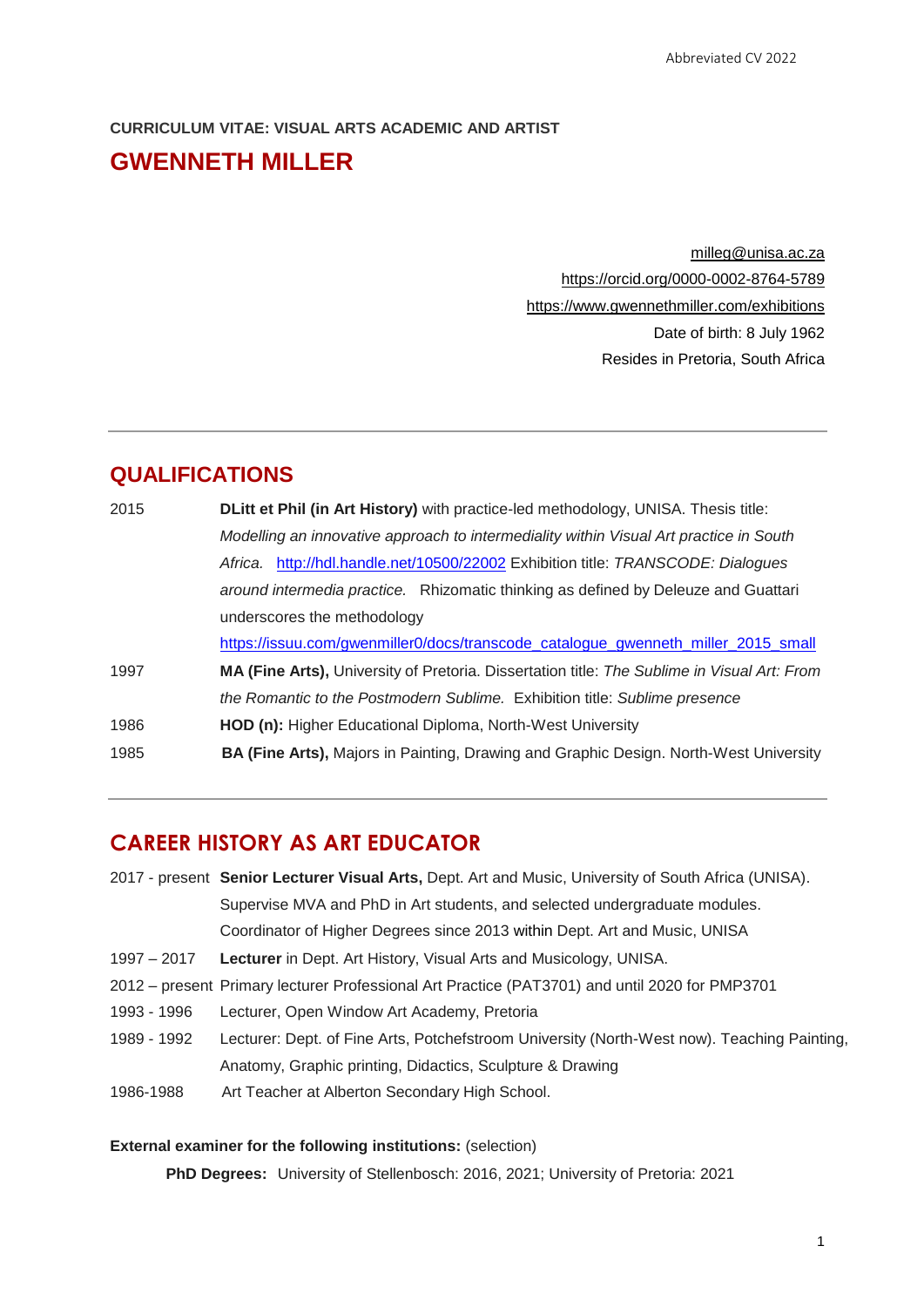**MVA Degrees:** University of Witwatersrand: 2008, 2012, 2015; University of Cape Town: 2015, 2016; University of Free State: 2010, 2016, 2019; University of Pretoria: 2001, 2007, 2017; UKZN 2021

**Honours:** Open Window Art Academy 2017, 2018; Greenside Design Center: 2009, 2010 **Undergraduate:** University of Pretoria 2010; 2012; University of Free State: 2011, 2013

## **PAPERS AND ROUND TABLE DISCUSSIONS** (selected)

| 2022        | 11, 23 February. Chairing artists' talks at Unisa Art Gallery, at the exhibition Uncanny         |
|-------------|--------------------------------------------------------------------------------------------------|
|             | Stories, curated by G Miller, Unisa Pretoria.                                                    |
| 2021        | 30 September. Chairing the Round Table: The Practice-Led Turn, MS Teams and                      |
|             | Bamboo Room, Kgorong Building, UNISA Muckleneuk Campus, UNISA, Pretoria. Event                   |
|             | along with the exhibition by Nombeko Mpako: OBU BUBOMI BAM 8 OUT OF 8: I                         |
|             | TEACH ART                                                                                        |
| 2021        | RESEARCH PROPOSAL MODULE WORKSHOP 7-19 May 2021. Chair of workshop.                              |
|             | Present paper: "Practice-led methodology: reciprocity between theory and practice"               |
| 2020        | Webinar hosted for Art.B Gallery, Bellville, Western Cape, South Africa. Present paper:          |
|             | "Demystifying the mundane, the sublime and the abject."                                          |
|             | https://www.youtube.com/watch?v=-JgsqJ9KzIU                                                      |
| 2020        | In the studio with artist Gwen Miller. 2020. Interview with art.co.za                            |
|             | https://www.youtube.com/watch?v=8W3UPfNdC7k                                                      |
| 2018        | 6th IAEE CONFERENCE: A LONG WALK TO EDUCATION, Spier, Stellenbosch. Paper                        |
|             | presented: "Affect and complexity of ethics in visual arts: a curatorial reflection"             |
| 2018        | International Tourism South Africa (ITSA) 7 <sup>th</sup> Biannual Conference: Collaboration and |
|             | co-curation, CSIR IC, Pretoria. Paper presented: "Environments of Complexity: making             |
|             | sense of worlds"                                                                                 |
| 2017        | Exploring the African continent through the Arts, CHS School of Arts Triennial                   |
|             | Conference: UNISA. Paper presented: "Process in Contemporary Art: Colleen                        |
|             | Alborough and Sello Mahlangu"                                                                    |
| 2016        | Intertextual Textiles: Parodies and Quotations in Cloth, Conference, UJ. Paper                   |
|             | presented: "Reciprocity between embroidery and animation: an intermedial case study",            |
| 2015        | Research and innovation conference, UNISA Research and Innovation Week. Paper                    |
|             | presented: "The Intermedial nature of Practice-led Research"                                     |
| 2013        | Rethinking Intermediality in the Digital Age, Sapientia Hungarian Univ. of Transylvania,         |
|             | Romania. Paper presented: "Mediamatic processes in the hybrid artworks of Frederik               |
|             | Eksteen.".                                                                                       |
| 2012 & 2013 | International visit of guests of Seen Journal, Bamboo Room & Senate Hall, UNISA. Paper           |
|             | Presented: "Intermedia practice in the embroideries of The Journey to Freedom Narratives         |
|             | and Synchronic Journey"                                                                          |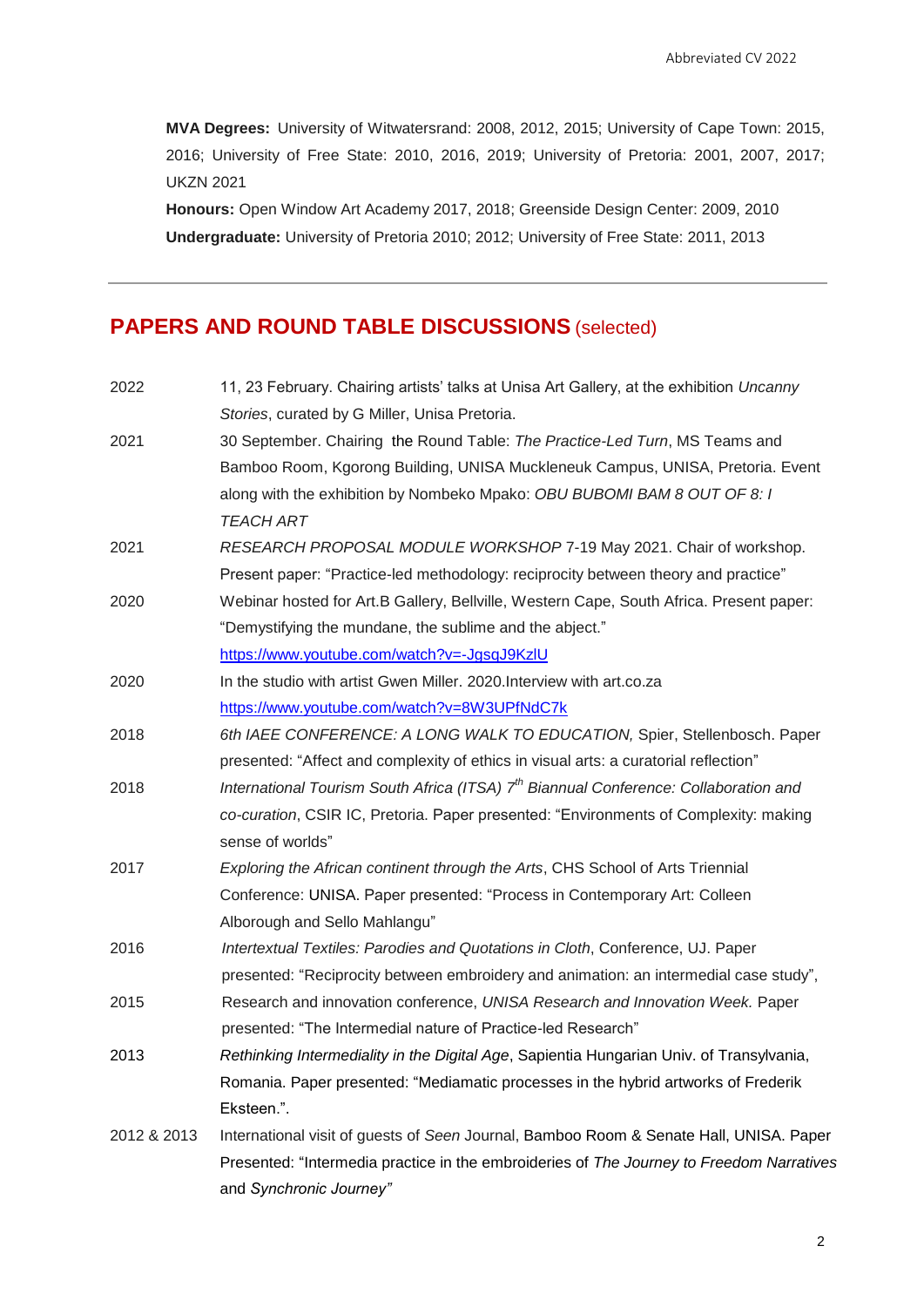| 2012 | 27 <sup>th</sup> SAVAH Conference, UNISA. Paper presented: "TRANSCODE: dialogues around |
|------|-----------------------------------------------------------------------------------------|
|      | intermedia practice"                                                                    |
| 2012 | Cultural Heritage and the creative arts International Conference, Johannesburg. Paper   |
|      | presented: "Dialogues between craft and digital art: Intermedia practice and            |
|      | remediation"                                                                            |
| 2012 | Other views: art history in (South) Africa and the global South, Wits                   |
|      | Paper presented: "Intermedia practice in the embroideries of The Journey to Freedom     |
|      | Narratives"                                                                             |
| 2003 | International Conference on Race: Racial Reconciliation, William Winter Institute for   |
|      | Racial Reconciliation, the University of Mississippi, USA. Workshop participation.      |

### **AWARDS**

| 2021        | Award for Outstanding Creative Output in 2021, Dept. Art and Music, Unisa             |
|-------------|---------------------------------------------------------------------------------------|
| 2019        | Robin Aldwinckle bursary, Academic merit Award, Unisa                                 |
| 2012        | UNISA Women-in-Research Award in the category: Developing Researcher.                 |
| 2010, 2020  | Long Service awards, Unisa.                                                           |
| 2007        | UNISA's nominee in Arts and Culture, for the Checkers Woman of the year (nominated by |
|             | Prof Kilfoil).                                                                        |
| 2008        | UNISA Woman of the Year Nominee: In recognition of personal, leadership and           |
|             | mentorship roles in relation to Women-in-the-Workplace, Unisa Women's forum           |
| 2004        | Gold award for the project Journey to Freedom Narratives at FNB Craft Now.            |
| 1991        | Financial Award from Potchefstroom University, youth ambassador residency, Taiwan     |
| 1983 & 1984 | Gregoire Boonzaier Bursary for best student art. Category: Best Painting.             |
|             |                                                                                       |

## **SOLO and GROUP EXHIBITIONS selection from over 170 projects**

<https://www.gwennethmiller.com/mesh2021>

| 2022, April | <b>MESH. The fabric of friends</b> group exhibition with Emma Willemse, Colleen Alborough            |
|-------------|------------------------------------------------------------------------------------------------------|
|             | and Mandy Conidaris, RK Gallery, Riebeeck Kasteel                                                    |
|             | https://rkcontemporary.com/exhibitions/mesh-the-fabric-of-friends                                    |
|             | https://rkcontemporary.com/artists/gwenneth-miller                                                   |
|             | 2021, Dec - Feb 2022 Gills of other creatures, part of Uncanny stories, Unisa Art Gallery, Pretoria. |

- 2021, Oct **TAF** (Turbine Art Fair), Johannesburg. *Mycelium series* at edg2020 Art Gallery. [https://www.gwennethmiller.com/mesh2021?pgid=ktncu4n7-2499ef5a-0a5e-4eca-9f8d](https://www.gwennethmiller.com/mesh2021?pgid=ktncu4n7-2499ef5a-0a5e-4eca-9f8d-bff48066955a)[bff48066955a](https://www.gwennethmiller.com/mesh2021?pgid=ktncu4n7-2499ef5a-0a5e-4eca-9f8d-bff48066955a)
- 2021, Sept *Gothic Romantic,* group exhibition curated by Prof Elfriede Dreyer, edg2020 Art Gallery, Pretoria. <https://www.edg2020.com/gothicromantic>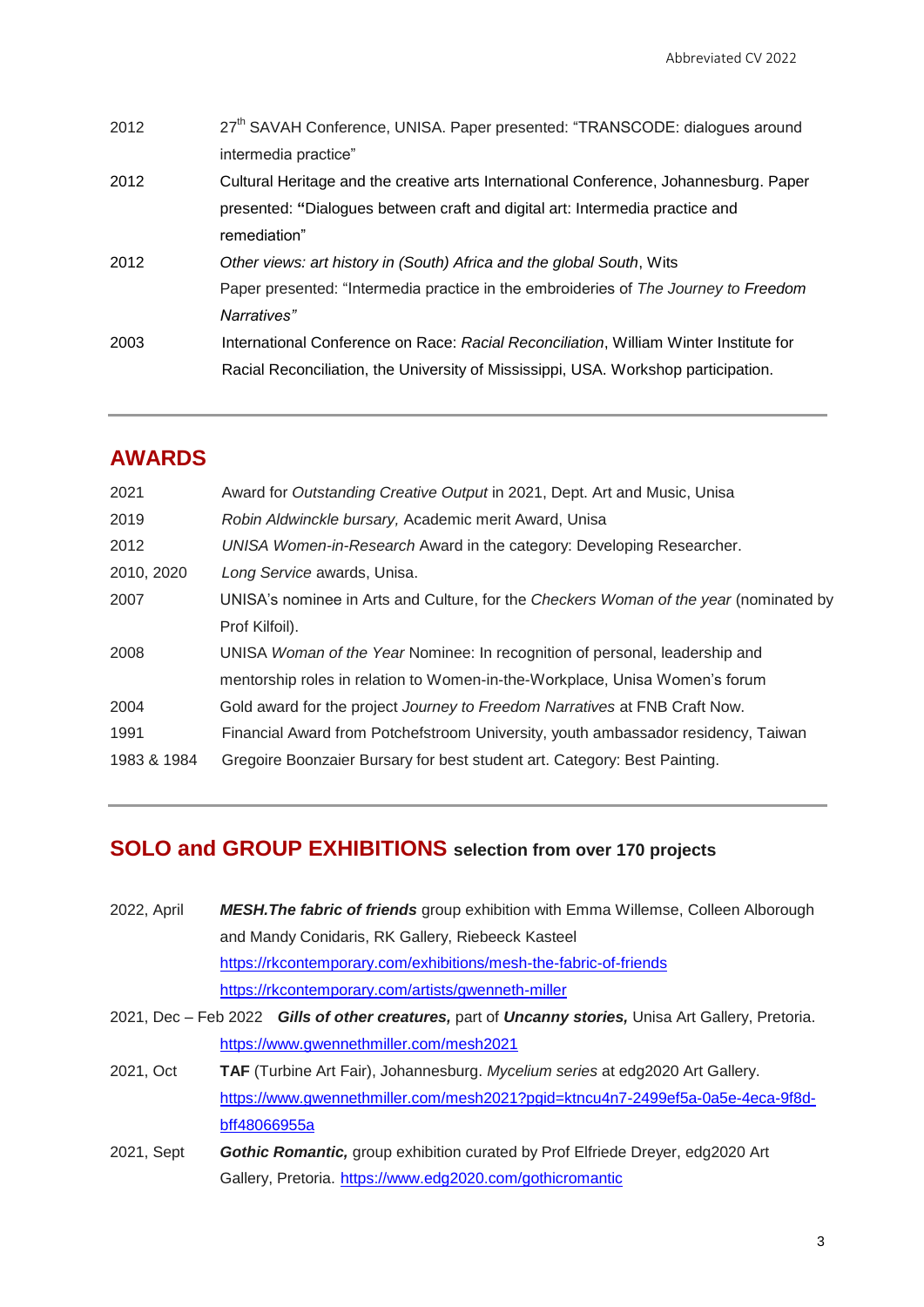|               | 2021, Aug- Sept: FOLDS AND FAULTS. An Exhibition by African Women Artists Examining          |
|---------------|----------------------------------------------------------------------------------------------|
|               | Identity, Culture and Heritage. Group exhibition curated by Carol Brown, Zinhle              |
|               | Khumalo and Angela de Jesus, at Johannes Stegman Art gallery, UFS.                           |
|               | Catalogue: https://issuu.com/ufsartgallery/docs/folds faults                                 |
|               | Film: https://www.youtube.com/watch?v=L7ZyUs6V6K                                             |
|               | 3D viewing: https://storage.net-fs.com/hosting/6204981/43/                                   |
| 2020, Nov     | Apart/A Part. Group exhibition curated by Laurette de Jager. ArtB Gallery, Arts              |
|               | Association of Bellville, Cape. https://www.art.co.za/exhibitions/apart-at-art-b-gallery-    |
|               | cape-town and https://www.gwennethmiller.com/apart-a-part-2020                               |
|               | Curatorial statement; https://4f2faba3-b0a1-43f8-a782-                                       |
|               | 1c0d430fc748.filesusr.com/ugd/178e9d bf1cf40de8a44c5d94419fa6ddfe052e.pdf                    |
| 2020, Sept    | <b>FOLDS AND FAULTS. An Exhibition by African Women Artists Examining Identity,</b>          |
|               | <b>Culture and Heritage.</b> Online exhibition curated by Carol Brown and Zinhle Khumalo for |
|               | UFS on Instagram, in anticipation of the site exhibition of 2021                             |
|               | https://www.instagram.com/p/CE6WbCqFDLR/?igshid=inbao15hbf1g                                 |
| 2020 Sept     | <b>Enfolding.</b> Solo exhibition. Main Gallery, Pretoria Art Association.                   |
|               | https://www.gwennethmiller.com/enfolding                                                     |
| 2020, May     | Freedom day in Lockdown, a group exhibition curated by Mandy Conidaris for                   |
|               | outoftheCUBE, an online exhibition https://www.outofthecube.online/freedom-day-in-           |
|               | lockdown                                                                                     |
| 2020, March   | Recent acquisitions, curated by Bongani Mkhonza, Unisa Art Gallery, Pretoria.                |
|               | https://4f2faba3-b0a1-43f8-a782-                                                             |
|               | 1c0d430fc748.filesusr.com/ugd/178e9d_a4d870551328466dbe556dad9f7f7a2c.pdf                    |
|               | Gallery promotion:                                                                           |
|               | https://www.facebook.com/groups/222848047188/permalink/10158868989582189/                    |
| 2019, Oct     | Installation title: Loss and its remains, within the larger Art in Process: An               |
|               | Interdisciplinary Staff Exhibition, curated by Paul Cooper, Unisa Art Gallery.               |
|               | https://www.gwennethmiller.com/folds                                                         |
| 2019, Jun-Jul | Landscapes, curated by Johan Myburg, for the Main exhibition at Innibos Kunsfees,            |
|               | and later at the White River Gallery, White River, Mpumalanga                                |
| 2019, March   | To make - a tribute, curated by Elfriede Dreyer for the 25th birthday exhibition of the      |
|               | KKNK, curated by Elfriede Dreyer. Outshoorn. Catalogue: https://4f2faba3-b0a1-43f8-          |
|               | a782-                                                                                        |
|               | 1c0d430fc748.filesusr.com/ugd/178e9d_16fd0529d9354b869699e8b4d8352728.pdf                    |
| 2018, Jun     | Landscapes, curated by Johan Myburg, Main exhibition of Innibos Lowveld National Arts        |
|               | Festival, Mbombela Civic Centre, Nelspruit                                                   |
| 2017, Oct     | Sticky TIME, Rooftop IX, St Lorient Gallery, Pretoria.                                       |
|               | https://issuu.com/gwenmiller0/docs/catalogue_rooftop_ix-_sticky_time_2017_web.pptx           |
| 2017, Sept    | Kakotopia, curated by Derek Zietsman, UJ Art Gallery, Johannesburg                           |
| 2017, March   | <b>Uncover the city, curated by Megan Botha, Van Abbehuis Gallery, Eindhoven, The</b>        |
|               | Netherlands                                                                                  |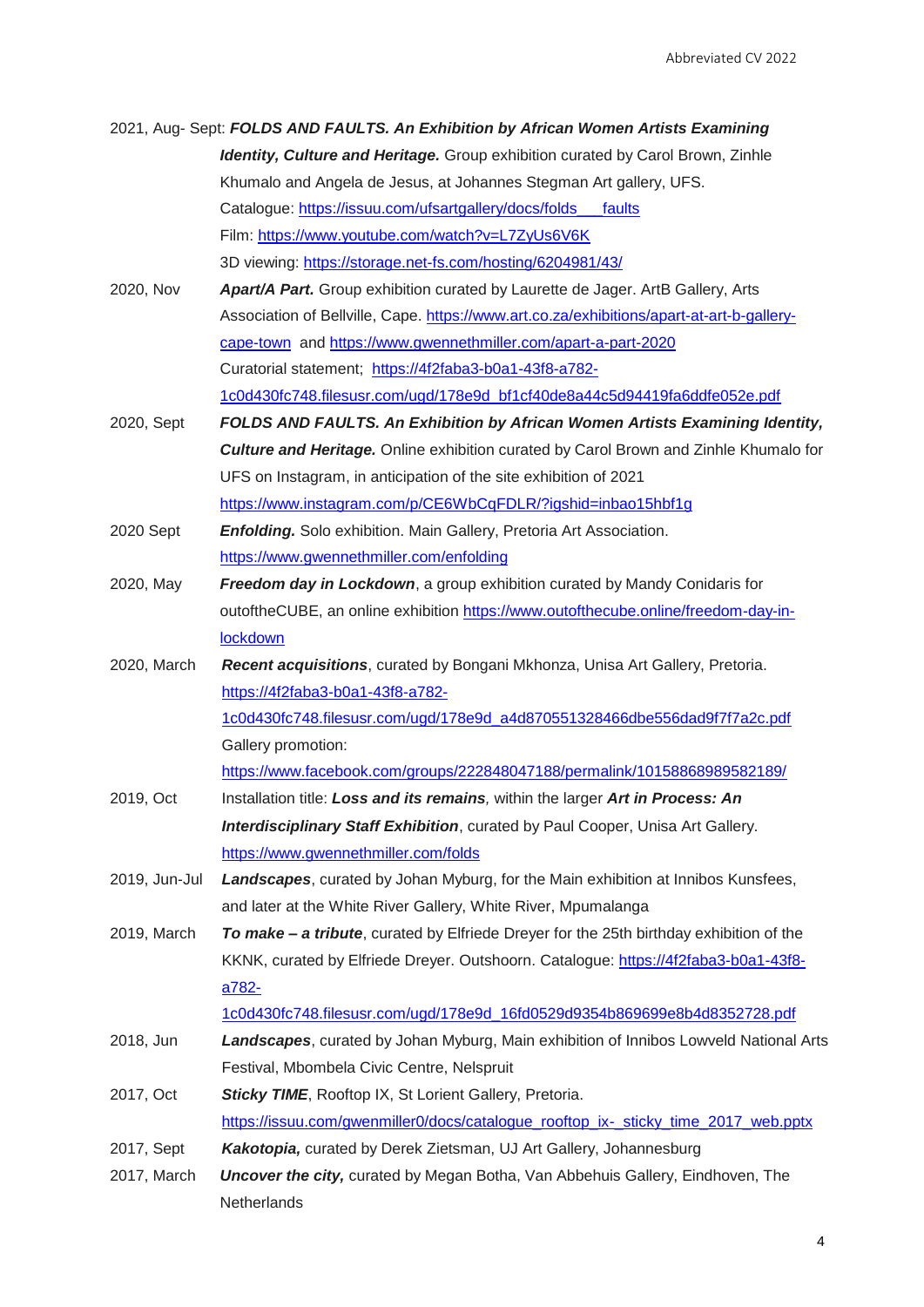| 2016, July    | <b>OutoftheCUBE group, curated by Mandy Conidaris, Turbine Art Fair, Johannesburg</b>                     |
|---------------|-----------------------------------------------------------------------------------------------------------|
| 2016          | Aardklop Arts Festival, curated by Martie Botha, Snowflake Building, Potchefstroom                        |
| 2015, May     | Terra, curated by Elfriede Dreyer, Oliewenhuis Art Museum, Bloemfontein.                                  |
|               | https://4f2faba3-b0a1-43f8-a782-                                                                          |
|               | 1c0d430fc748.filesusr.com/ugd/178e9d_9c96e58f0a6a4084bd7dcc84ecaeb47f.pdf                                 |
| 2015, June    | Staff show, Unisa Art Gallery, Pretoria                                                                   |
|               | 2014, 2016 Jul Project leader for the UNISA Animators: New Hope School, Cool Capital, Pretoria            |
|               | transcode, curator and participant. Cyber exhibition at OutoftheCUBE                                      |
| 2014, Sept    | Beyond Fabric-ation. Fashion & art event, Cool Capital, St Lorient, Pretoria.                             |
|               | http://www.stlorient.co.za/wp-content/uploads/2015/10/BEYOND-FABRICATION-                                 |
|               | CATALOGUE-O8-OCTOBER-2015-for-the-website.pdf                                                             |
| 2013          | Dialogues 2013, curated by Pieter van den Heever, Orangerie, Paris                                        |
| 2011          | <b>TRANSCODE: dialogues around intermedia practice</b> , curator and participant, as                      |
|               | partial fulfilment of the DLitt et Phil in Art History, UNISA Art Gallery, Pretoria. Online<br>catalogue: |
|               | https://issuu.com/gwenmiller0/docs/transcode_catalogue_gwenneth_miller_2015_small                         |
| 2011          | EAST AFRICA ART BIENNALE, Dar-es-Salaam, Tanzania                                                         |
| 2010          | Co-curator Land: diversity and Unity, Hyderabad, India                                                    |
| 2009          | <b>Dystopia:</b> curated by Elfriede Dreyer & Jacob Lebeko, Pretoria, Johannesburg &                      |
|               | Oliewenhuis Museum                                                                                        |
|               |                                                                                                           |
| 2008          | International Film Festival: Journey to Freedom Narratives, Middlebury College,                           |
|               | USA, International Film Festival, Athens, Greece, 6th flEXiff, Sydney, Australia                          |
| $2005 - 2008$ | Afetos Roubados do Tempo / Stolen Affection, Curated by Prof Viga Gordilho,                               |
|               | (Brazil), Goethe Institute Salvador: premiere, Brazil 2005, Museum Théo Brandão,                          |
|               | Maceió, Bienal de Arts de São Paolo, 7-30Jun 2006, Cultural centre Eugéne Villien,                        |
|               | University of Santa Marcelina, Brazil, 2007, The foundation of Palau Ducal Dels Borja de                  |
|               | Grandia, Valencia, Spain, 3 - 30 November 2008                                                            |
| 2005-2008     | <b>Weavings of War Fabrics of Memory, travelling exhibition USA, curated by Michigan</b>                  |
|               | <b>State University</b>                                                                                   |
| $2003 - 2007$ | The Journey to Freedom narratives.                                                                        |
|               | Initiator the Multimedia project, which included collaboration with Boitumelo, Intuthuko,                 |
|               | digital artists and the UNISA Melodia Chorale. The project includes embroidery from                       |
|               | empowerment projects led by Celia de Villiers, Wendy Ross and Erica Lüttich                               |
|               | Part of the Broader UNISA-Mississippi Project                                                             |
|               | Visit the University of Mississippi, USA on invitation, 2003, with Thembela Vokwana,                      |
|               | conductor, UNISA Melodia Chorale                                                                          |
|               | Conceptual director of 12 animations, working with a team of 7 artists                                    |
|               | 2004 July and September: 3 Performance with UNISA Melodia Chorale with multimedia                         |
|               | projection of digital animations created from embroideries, at ZA Matthews Hall, UNISA,                   |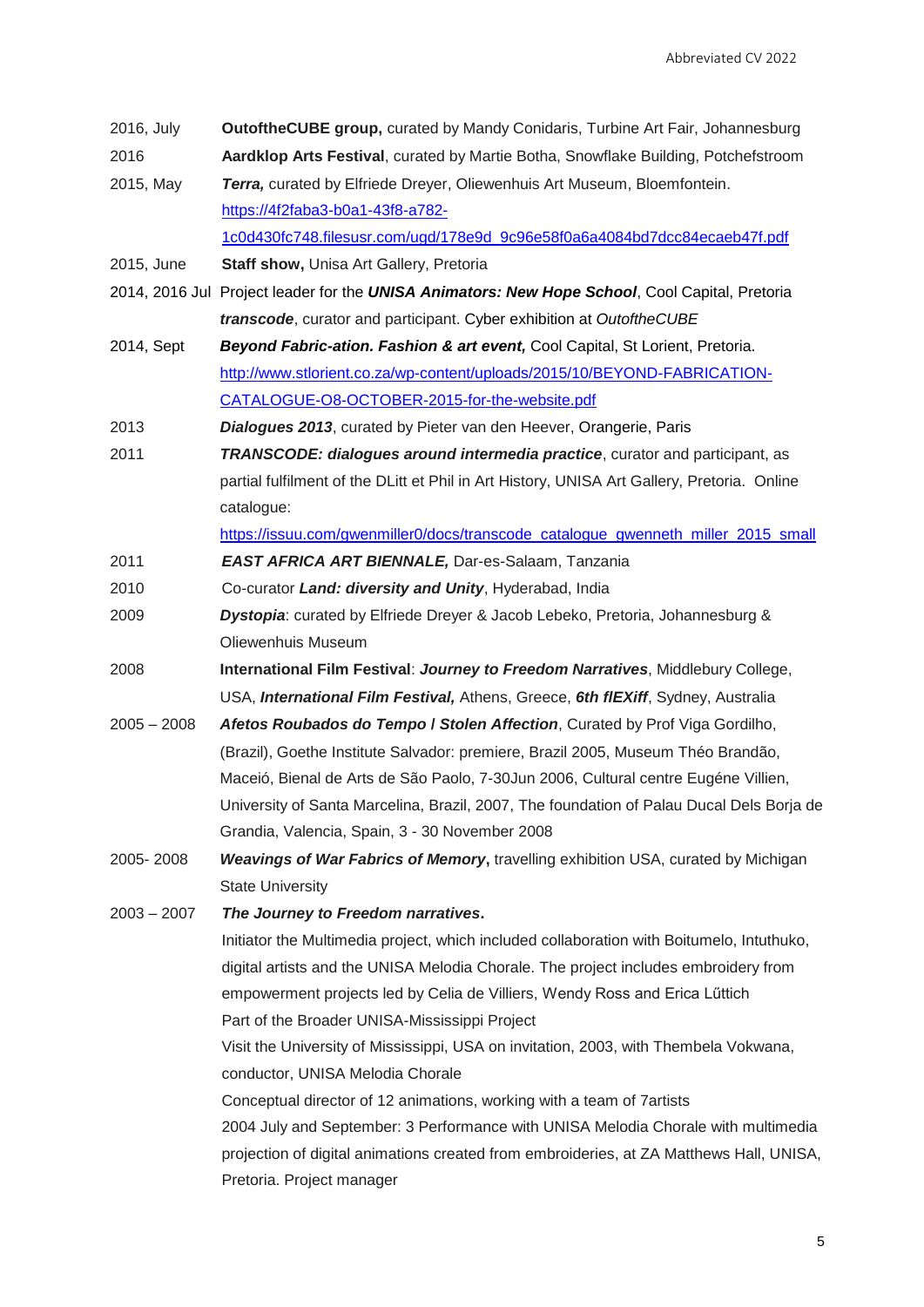|             | 2007 Part of the core team developing the Journey to Freedom narratives publication:   |
|-------------|----------------------------------------------------------------------------------------|
|             | collation of all archival material, conceptualising, writing, layout and proofreading. |
|             | 2007 The Journey to Freedom narratives DVD: conceptual director and assistant          |
|             | publisher. Designer of the DVD cover. Project manager                                  |
| 2003 April  | Die Verraaier. 3 performances at The Aula, UP, Pretoria. Digital Art projection        |
|             | presented simultaneously with performance and choir music. Also design the costumes,   |
|             | poster, pamphlet and programme for this musical performance                            |
| 2002 Sept   | Land Art Project as part of Roots & Rhythms, Eco & Sport Festival, Plettenberg Bay,    |
|             | with artists Wendy Ross, Celia de Villiers and Erica Lüttich and members of the        |
|             | community                                                                              |
| 2001 Sept   | Art and the Land, UNISA                                                                |
| 2001 Sept   | Art on Paper, Melville, Johannesburg                                                   |
| 2001 July   | <b>Manuscript 3</b> part of Wordfest, Grahamstown Art Festival                         |
| 2000 Nov    | Weft & Warp' 70 South African Artists, The Civic Gallery, Johannesburg                 |
| 2000 Oct    | Duo show, CROSS-CUT CRISS-CROSS, with Karin Lijnes at Millennium Gallery,              |
|             | Pretoria                                                                               |
| 1997, Sept  | Solo, Master's Exhibition, Old Arts Gallery, University of Pretoria                    |
| 1996 June,  | Space to Breath, Pretoria Art Museum                                                   |
| 1996 March, | <b>Woman Artists of Pretoria: From Feather duster to the Sublime. Open Window</b>      |
|             | Contemporary Art Gallery, Pretoria                                                     |
| 1992, Oct   | Solo, S.A. Art Association, Volkskas Bank Art Centre, Pretoria                         |
| 1992 April, | Visions for Reconciliation, Pan African Conference, Potchefstroom Museum               |
| 1990, Nov   | Solo, S.A. Art Association, Momentum building, Pretoria                                |
| 1990, July  | Solo, Potchefstroom Museum                                                             |
|             |                                                                                        |

#### **UPCOMING EXHIBITIONS**

| 2022, May.    | An Experiential of Musshero(i)ns. Group exhibition at Trent gallery, Long Street,                   |
|---------------|-----------------------------------------------------------------------------------------------------|
|               | Waterkloof, Pretoria                                                                                |
| 2022, 26 Aug  | 75 <sup>th</sup> birthday exhibition, Main Gallery, Pretoria Art Association. 26 August to Saturday |
|               | 17 September                                                                                        |
|               | 2022, 24 Sept Under the surface, group exhibition with Philip Badenhorst and Adelle van Zyl, White  |
|               | River Gallery, Mpumalanga                                                                           |
| 2023, 13 July | Group exhibition at Latuvu Art Gallery, Bages, France. Curated by Elfriede Dreyer.                  |
| 2023          | Duo show at Snowflake Art Gallery, Potchefstroom.                                                   |

## **CURATION**

2021, Dec *Uncanny stories*, Group exhibition at Unisa Art Gallery, Pretoria.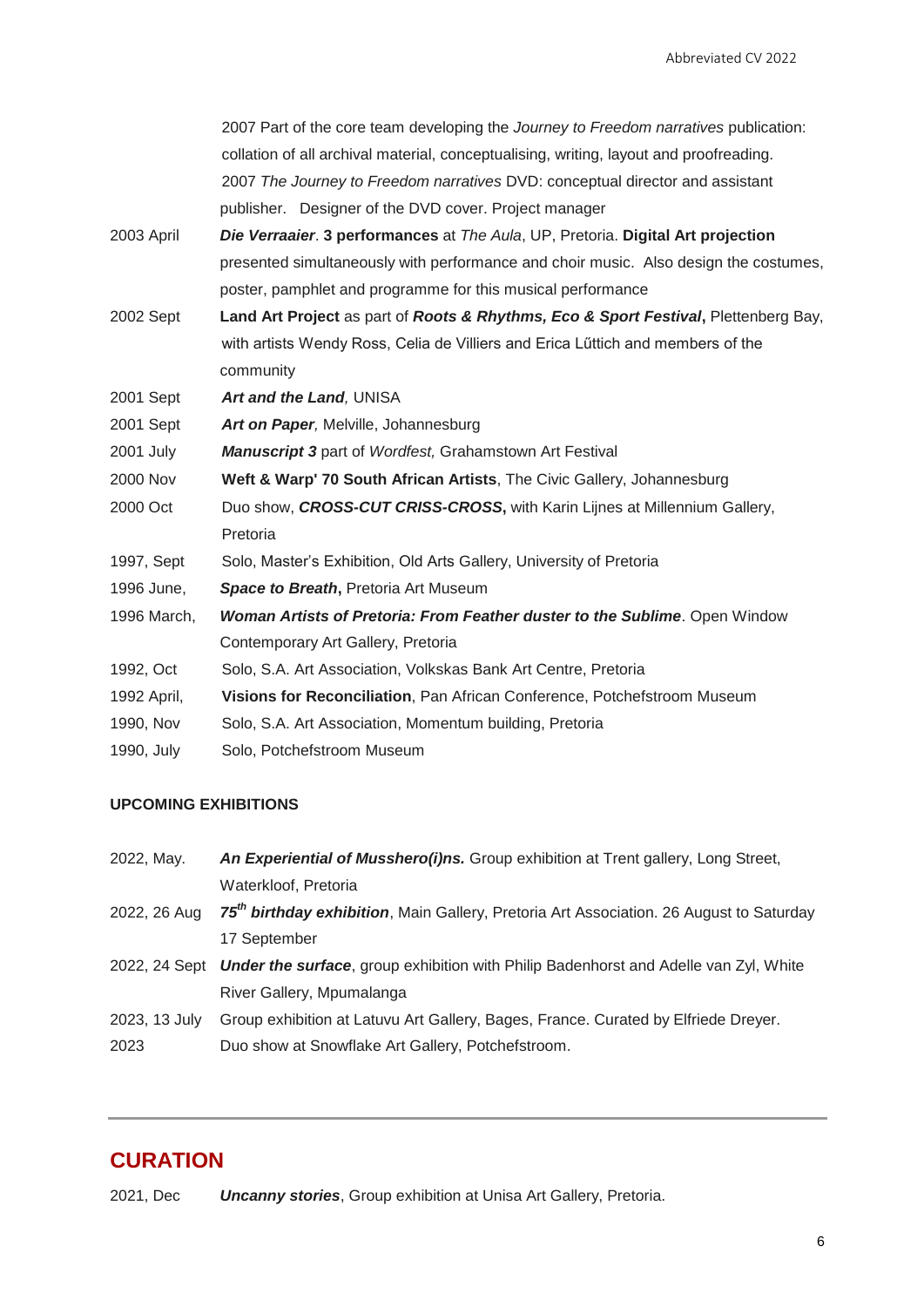| 2020-2021  | <b>UNISA Science Campus Art Walk, curated in collaboration with Lawrence Lemaoana</b>    |
|------------|------------------------------------------------------------------------------------------|
|            | and The Science Campus Art Walk Project Steering Committee of Unisa (chaired by Dr       |
|            | Thelma Louw). In process https://www.unisa.ac.za/sites/corporate/default/Science-Art-    |
|            | <b>Walk</b>                                                                              |
| 2018, Oct  | Ethics, affect and endurance, IAEE Conference Art Exhibition 2018, Spier, Cape           |
|            | Town, South Africa, 3-5 Oct. https://issuu.com/gwenmiller0/docs/ethics_catalogue.pptx    |
| 2018, Aug  | Art as Destination Co Creation of Culture, International Tourism South Africa (ITSA)     |
|            | 7th Biannual Conference exhibition, CSIR IC, Pretoria (produced catalogue)               |
|            | https://issuu.com/gwenmiller0/docs/art_as_destination_co_creation_of_culture_for_web.    |
| 2017, Oct  | <b>Sticky TIME, Rooftop IX, St Lorient Gallery, Pretoria (produced catalogue)</b>        |
|            | https://issuu.com/gwenmiller0/docs/catalogue rooftop ix- sticky time 2017 web.pptx       |
| 2017 April | NIROX Winter Sculpture festival, UNISA component: "Against the Surge"                    |
|            | https://4f2faba3-b0a1-43f8-a782-                                                         |
|            | 1c0d430fc748.filesusr.com/ugd/178e9d_fd2cafe9975b4f6ea83a854cb2e7197a.pdf                |
| 2017 March | <b>Inter-University exhibition, Pretoria Arts Association</b>                            |
| 2016, Sept | <b>Animation celebration, Pretoria Arts Association</b>                                  |
| 2011       | TRANSCODE: dialogues around intermedia practice, partial fulfilment of the DLitt et      |
|            | Phil in Art History, UNISA Art Gallery, Pretoria                                         |
|            | https://issuu.com/gwenmiller0/docs/transcode catalogue gwenneth miller 2015 small        |
| 2009       | Land: diversity and Unity, in collaboration with SANAVAH (the South African National     |
|            | Association for the Visual Arts) and the Centre for Exposition of World Arts and Culture |
|            | (CEWAC), in Hyderabad, India and in Pretoria, South Africa. https://4f2faba3-b0a1-43f8-  |
|            | a782-                                                                                    |
|            | 1c0d430fc748.filesusr.com/ugd/178e9d 5c4e23754c2b4ec2b8e500bc1567cdbe.pdf                |
| 2003-2008  | The JOURNEY TO FREEDOM narratives 2003-2008. A creative collaboration between            |
|            | Gwenneth Miller, Wendy Ross, Embroidery groups Intuthuko (Celia de Villiers) and         |
|            | Boitumelo (Erica Luttich), the UNIVERSITY OF SOUTH AFRICA (UNISA), animators,            |
|            | the Melodia UNISA Chorale with choir performance coordinators: Puleng Segalo and         |
|            | Thembela Vokwana.                                                                        |
|            | https://www.gwennethmiller.com/the-journey-to-freedom-narratives                         |
|            | https://uir.unisa.ac.za/handle/10500/19468                                               |
|            |                                                                                          |

# **PERMANENT ART COLLECTIONS**

Pretoria Art Museum City Council of Centurion University of the North-West (Potchefstroom) ABSA Telkom UNISA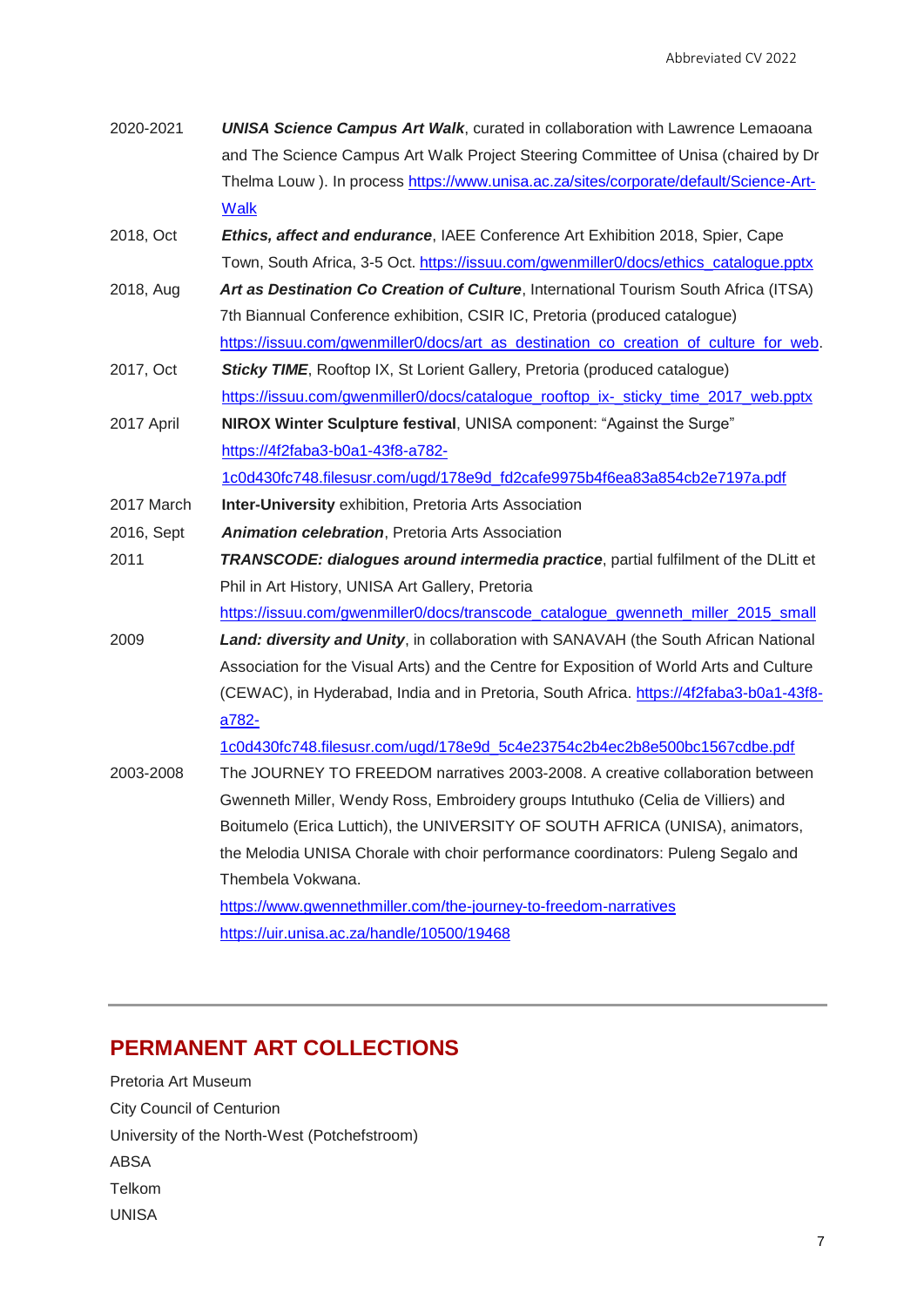#### **REVIEWS & ARTICLES PUBLISHED** (Selection)

- Miller, G. 2020. *The Making of Folds.* An artist"s process book. Published on ISSUU in 2020: https://issuu.com/gwenmiller0/docs/the\_making\_of\_folds\_g\_miller\_artists*\_book*
- Miller, G. 2011. *TRANSCODE: dialogues around intermedia practice.* DLitt et Phil Catalogue https://issuu.com/gwenmiller0/docs/transcode\_catalogue\_gwenneth\_miller\_2015\_small
- Miller, G & De Villiers, C. 2014. The Journey to Freedom. *SEEN Journal* (XIV.1) Unsettled Ground.
- Miller, G. 2012: *TRANSCODE: dialogues around intermedia practice*. Published proceedings of the 27<sup>th</sup> Annual SAVAH Conference 4-7 July 2012, UNISA Pretoria.
- Miller, G. 2007. Digital Projects, in *The Journey to Freedom Narratives,* edited by FB Anderson. Pretoria: UNISA.
- Miller, G & Ross, W. 2007.The Multimedia project: Introducing the Boitumelo and Intuthuko Sewing Groups and their work, in *The Journey to Freedom Narratives,* edited by FB Anderson. Pretoria: UNISA.
- Miller, G. 2007. Philip Badenhorst: Sublime Turmoil, *South African Journal of Art History* 22(3):191-207.

### **REVIEWS & CATALOGUE INCLUSIONS OF MY CREATIVE OUTPUT**

(Selection) see <https://www.gwennethmiller.com/articles>

UNISA Uncanny Stories, *SA Art Times* Edition 2021/2022, (Dec/Jan):81. [https://arttimes.co.za/at](https://arttimes.co.za/at-feature-unisa-uncanny-stories/?fbclid=IwAR1Uos2LLzLnk8qb0AWkb1croxKCCA4rYFQ2ARO7rDskO-alk1yTe-Uyf3M)[feature-unisa-uncanny](https://arttimes.co.za/at-feature-unisa-uncanny-stories/?fbclid=IwAR1Uos2LLzLnk8qb0AWkb1croxKCCA4rYFQ2ARO7rDskO-alk1yTe-Uyf3M)[stories/?fbclid=IwAR1Uos2LLzLnk8qb0AWkb1croxKCCA4rYFQ2ARO7rDskO-alk1yTe-Uyf3M](https://arttimes.co.za/at-feature-unisa-uncanny-stories/?fbclid=IwAR1Uos2LLzLnk8qb0AWkb1croxKCCA4rYFQ2ARO7rDskO-alk1yTe-Uyf3M)

*Gothic Romantic,* curated by Elfriede Dreyer, EDG2020 Art Gallery, Pretoria. <https://www.edg2020.com/gothicromantic>

- *FOLDS AND FAULTS. An Exhibition by African Women Artists Examining Identity, Culture and Heritage*. Group exhibition curated by Carol Brown, Zinhle Khumalo and Angela de Jesus. Johannes Stegmann Art Gallery, UFS, Bloemfontein. [https://www.vrystaatkunstefees.co.za/en/events/folds](https://www.vrystaatkunstefees.co.za/en/events/folds-faults/)[faults/](https://www.vrystaatkunstefees.co.za/en/events/folds-faults/) Catalogue: [https://issuu.com/ufsartgallery/docs/folds\\_\\_\\_faults](https://issuu.com/ufsartgallery/docs/folds___faults)
- Labutte, D. 2020. Gwen Miller The exhibition Enfolding. *Outdoorphoto*, Art of print (blog), 23 September 2020.<https://www.outdoorphoto.co.za/blog/gwen-miller-the-exhibition-enfolding/>
- *FOLDS AND FAULTS. An Exhibition by African Women Artists Examining Identity, Culture and Heritage*. An online exhibition curated by Carol Brown and Zinhle Khumalo for UFS, from September 2020 on Instagram.<https://www.instagram.com/p/CE6WbCqFDLR/?igshid=inbao15hbf1g>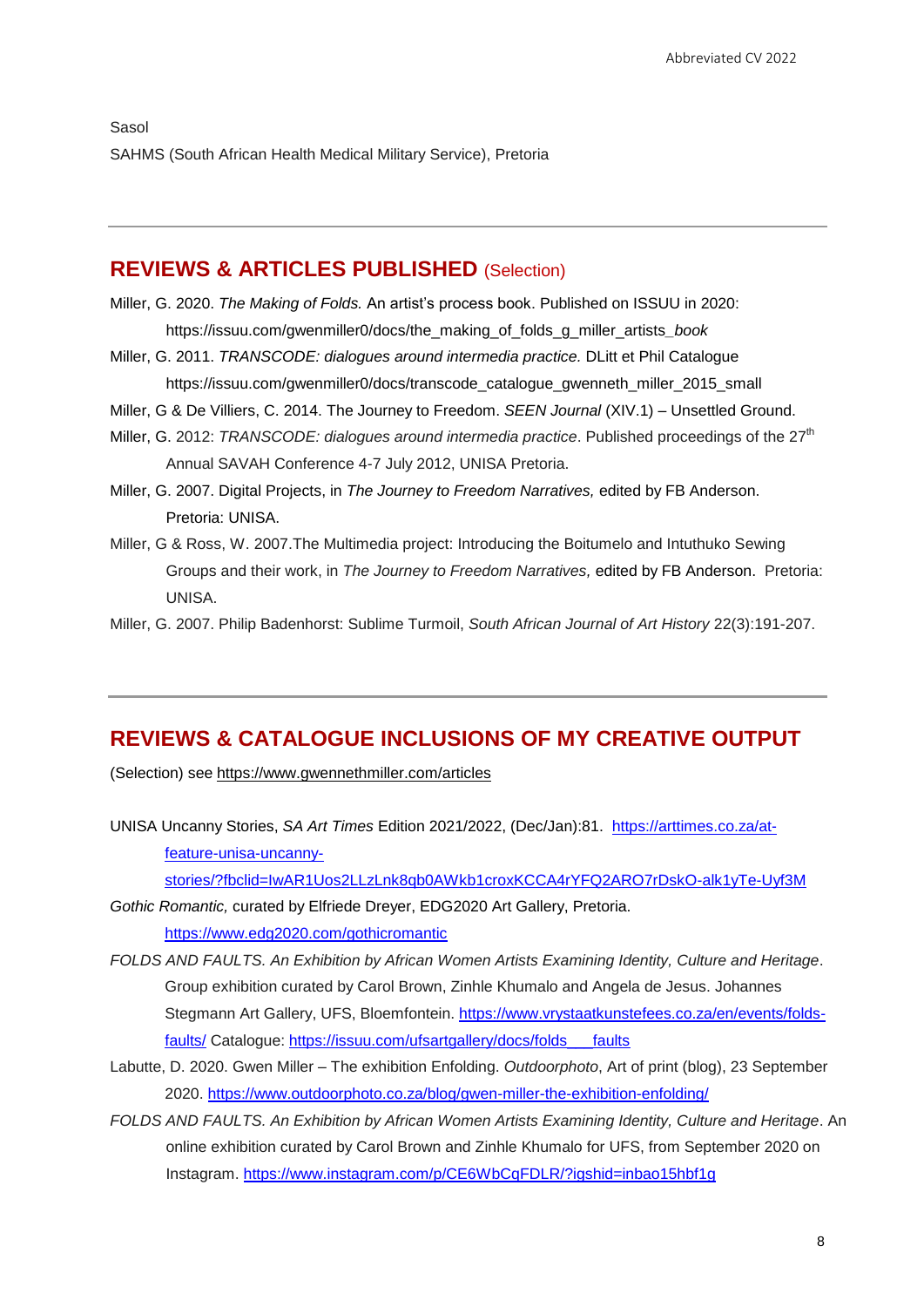*In the studio with artist Gwen Miller.* 2020.Interview with art.co.za

<https://www.youtube.com/watch?v=8W3UPfNdC7k&t=23s>

- Gwen Miller on art.co.za <https://www.art.co.za/gwenmiller/enfolding/>
- Mandy Conidaris. 2020. Enfolding.<https://www.youtube.com/watch?v=FnWJhfiED2o>

Interview by the Pretoria Art Association. 2020. This week's featured artist: Gwen Miller.

- Opening address by Mandy Conidaris, 2020 . *Enfolding.* <https://www.youtube.com/watch?v=FnWJhfiED2o>
- Interview by the Pretoria Art Association. 2020*. This week's featured artist: Gwen Miller [https://4f2faba3](https://4f2faba3-b0a1-43f8-a782-1c0d430fc748.filesusr.com/ugd/178e9d_b765075cc9a74487b098317c091ce265.pdf) [b0a1-43f8-a782-](https://4f2faba3-b0a1-43f8-a782-1c0d430fc748.filesusr.com/ugd/178e9d_b765075cc9a74487b098317c091ce265.pdf)*

*[1c0d430fc748.filesusr.com/ugd/178e9d\\_b765075cc9a74487b098317c091ce265.pdf](https://4f2faba3-b0a1-43f8-a782-1c0d430fc748.filesusr.com/ugd/178e9d_b765075cc9a74487b098317c091ce265.pdf)*

Naidu-Hofmeester, R. 2020. The quiet of isolation transforms the creative process, in *FOCUS* Issue 12-13. [https://4f2faba3-b0a1-43f8-a782-](https://4f2faba3-b0a1-43f8-a782-1c0d430fc748.filesusr.com/ugd/178e9d_f9b8793fd4bd431bbb8efb029bf8a6ce.pdf)

[1c0d430fc748.filesusr.com/ugd/178e9d\\_f9b8793fd4bd431bbb8efb029bf8a6ce.pdf](https://4f2faba3-b0a1-43f8-a782-1c0d430fc748.filesusr.com/ugd/178e9d_f9b8793fd4bd431bbb8efb029bf8a6ce.pdf)

- UNISA Art Gallery/PTA/UNISA Recent Acquisitions/Group Exhibition Saturday, February 1, 2020 to Wednesday, February 26, 2020, in *Art Times*, Available at <https://arttimes.co.za/artgo/#event=37013142> (Accessed on 30 January 2020)
- *Loss and its remains,* part of the group exhibition: *Art in Process: an interdisciplinary staff exhibition*, 2019. UNISA Art Gallery, **DHET accreditation** for Loss and its remains. Online catalogue pages 28-33: [https://issuu.com/gwenmiller0/docs/2019\\_unisa\\_staff\\_exhibition\\_catalogue.pptx](https://issuu.com/gwenmiller0/docs/2019_unisa_staff_exhibition_catalogue.pptx)
- Conidaris, M. 2020. Freedom Day in Lockdown. Online catalogue. [https://www.outofthecube.online/freedom](https://www.outofthecube.online/freedom-day-in-lockdown)[day-in-lockdown](https://www.outofthecube.online/freedom-day-in-lockdown)
- Pieter GR de Villiers and Prof Annalet van Schalkwyk. 2020. Landskap en kuns vanuit "n ekoteologiese perspektief at *Littnet*,<https://www.litnet.co.za/landskap-en-kuns-vanuit-n-ekoteologiese-perspektief/>
- Miller, G (ed). 2018. Catalogue of Art as Destination Co Creation of Culture, International Tourism South Africa (ITSA) 7th Biannual Conference exhibition, CSIR IC, Pretoria [https://issuu.com/gwenmiller0/docs/art\\_as\\_destination\\_co\\_creation\\_of\\_culture\\_for\\_web.](https://issuu.com/gwenmiller0/docs/art_as_destination_co_creation_of_culture_for_web)
- Miller, G (ed). 2017. Catalogue of Sticky TIME, Rooftop IX, St Lorient Gallery, Pretoria [https://issuu.com/gwenmiller0/docs/catalogue\\_rooftop\\_ix-\\_sticky\\_time\\_2017\\_web.pptx](https://issuu.com/gwenmiller0/docs/catalogue_rooftop_ix-_sticky_time_2017_web.pptx)
- Conidaris, M. 2016. outoftheCUBE is an online exhibiting platform designed specifically for South African artists to share their work in the form of structured exhibitions, in *Art Times*, October: page 22-23. Available at [www.arttimes.co.za](http://www.arttimes.co.za/)
- Miller, G. 2015: TRANSCODE: dialogues around intermedia practice. [https://issuu.com/gwenmiller0/docs/transcode\\_catalogue\\_gwenneth\\_miller\\_2015\\_small](https://issuu.com/gwenmiller0/docs/transcode_catalogue_gwenneth_miller_2015_small)
- Du Plessis, R. 2013. Review of "STAFF-STUFF". *De Arte:* views and (re)views, Issue 87: [https://4f2faba3](https://4f2faba3-b0a1-43f8-a782-1c0d430fc748.filesusr.com/ugd/178e9d_77da38b6cc534cf4af75886bb207d9ed.pdf) [b0a1-43f8-a782-1c0d430fc748.filesusr.com/ugd/178e9d\\_77da38b6cc534cf4af75886bb207d9ed.pdf](https://4f2faba3-b0a1-43f8-a782-1c0d430fc748.filesusr.com/ugd/178e9d_77da38b6cc534cf4af75886bb207d9ed.pdf)  ISSN: 00043389.
- Lüneburg, N. 2012. The Terra series: 'Terra Firma', 'Terra Nullius', 'Terra incognita', 'Terra Periscolosa'. De *Arte*: views and (re)views, Issue 86:39-57. ISSN: 00043389.
- Finn, SM. 2012. The dialectic of dialogue. *De Arte:* views and (re)views, Issue 85: 59-62. [https://4f2faba3](https://4f2faba3-b0a1-43f8-a782-1c0d430fc748.filesusr.com/ugd/178e9d_b9c0e99582794c13ae2e72ebd0b72576.pdf) [b0a1-43f8-a782-](https://4f2faba3-b0a1-43f8-a782-1c0d430fc748.filesusr.com/ugd/178e9d_b9c0e99582794c13ae2e72ebd0b72576.pdf)

[1c0d430fc748.filesusr.com/ugd/178e9d\\_b9c0e99582794c13ae2e72ebd0b72576.pdf](https://4f2faba3-b0a1-43f8-a782-1c0d430fc748.filesusr.com/ugd/178e9d_b9c0e99582794c13ae2e72ebd0b72576.pdf) ISSN: 00043389.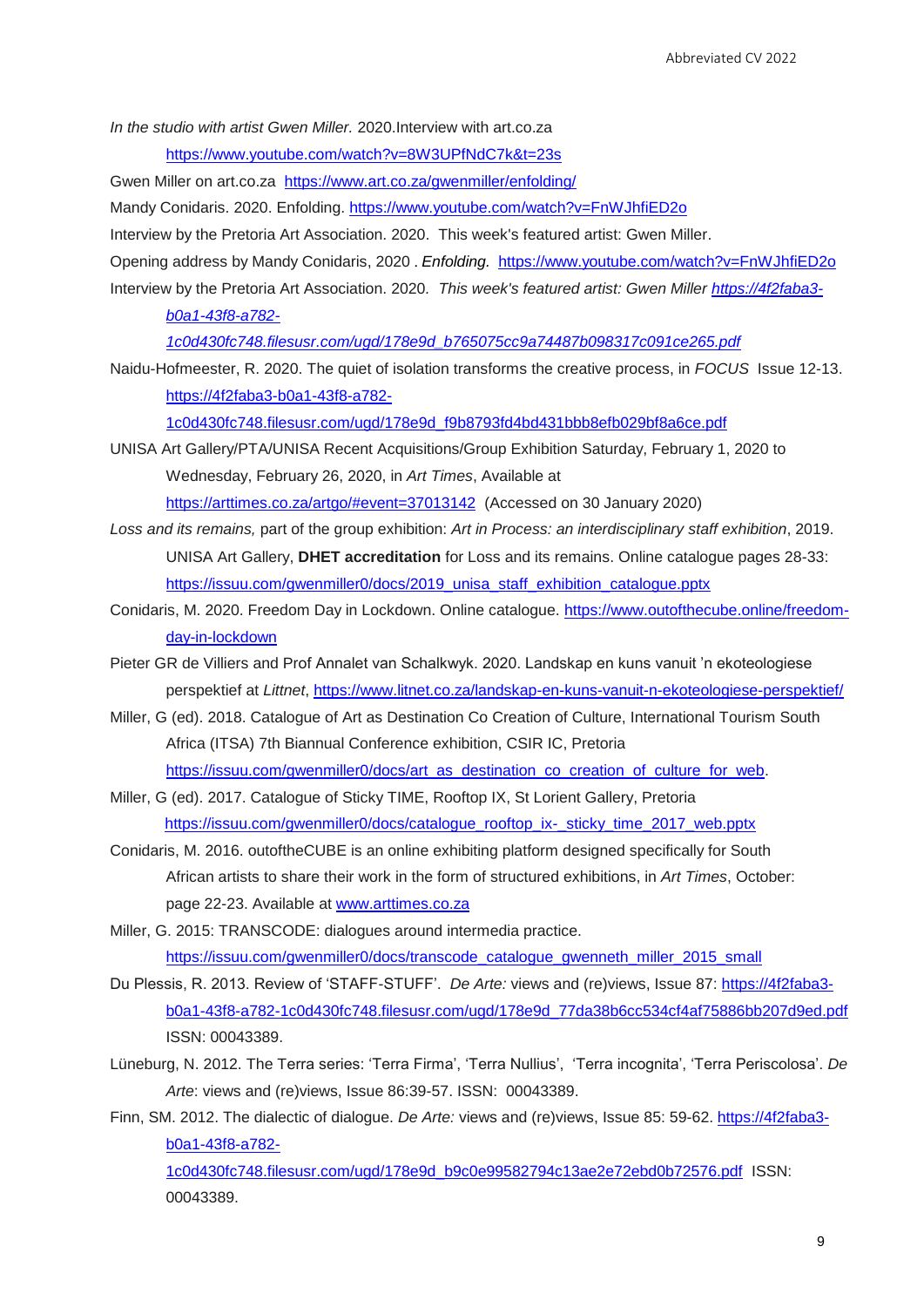Lauwrens, Jenni. 2012. Gevaarlike landskappe lê ook in kop en lyf: Terra Periscolosa, Fried Contemporary, Pretoria. Review in *Beel*d. 2012-07-22 23:13.

Art: forever innovating. 2012. *UNISAWISE,* UNISA Publication. Winter 2012: 30-33.

Myburg, J, 2011. Kuns in gesprek oor gesprek tussen media. Review in *Beeld.* 2012- 09-27:18.

De Villiers, C. 2011. Stadsmens se band met tegnologie. Article in *Beeld.* 2012 :13.

Coding Meaning across apparent Boundaries. *UNISAWISE*, UNISA Publication. Summer 2011:41-43. [https://4f2faba3-b0a1-43f8-a782-](https://4f2faba3-b0a1-43f8-a782-1c0d430fc748.filesusr.com/ugd/178e9d_caac75a8486f4ad49e7b79a55ed46874.pdf)

[1c0d430fc748.filesusr.com/ugd/178e9d\\_caac75a8486f4ad49e7b79a55ed46874.pdf](https://4f2faba3-b0a1-43f8-a782-1c0d430fc748.filesusr.com/ugd/178e9d_caac75a8486f4ad49e7b79a55ed46874.pdf)

Naidu, KR, 2011. State of the Art. *Link* Magazine, UNISA Publication.

Art & Design faculty Nathaniel Stern and Jessica Meuninck Ganger work included in Transcode exhibition at UNISA Gallery. 08/26/2011. Peck School of the Arts, University of Wisconsin, Milwaukee, USA. [https://4f2faba3-b0a1-43f8-a782-](https://4f2faba3-b0a1-43f8-a782-1c0d430fc748.filesusr.com/ugd/178e9d_383b0775fb834ee9802a4d48f266510f.pdf)

[1c0d430fc748.filesusr.com/ugd/178e9d\\_383b0775fb834ee9802a4d48f266510f.pdf](https://4f2faba3-b0a1-43f8-a782-1c0d430fc748.filesusr.com/ugd/178e9d_383b0775fb834ee9802a4d48f266510f.pdf)

- Badenhorst, T. 1997. A midsummer nights dream. *Die Perdeby*. 1997-10-03. [https://4f2faba3-b0a1-43f8](https://4f2faba3-b0a1-43f8-a782-1c0d430fc748.filesusr.com/ugd/178e9d_bc0ce904f8904676acc972979ae09ea0.pdf) [a782-1c0d430fc748.filesusr.com/ugd/178e9d\\_bc0ce904f8904676acc972979ae09ea0.pdf](https://4f2faba3-b0a1-43f8-a782-1c0d430fc748.filesusr.com/ugd/178e9d_bc0ce904f8904676acc972979ae09ea0.pdf)
- Philips, F. 1997. Vrou en aarde in heilige alliansie. Kalender, *Beeld.* 1997-10-01. *[https://4f2faba3-b0a1-43f8](https://4f2faba3-b0a1-43f8-a782-1c0d430fc748.filesusr.com/ugd/178e9d_b70453b21eb64e3cac447d25d3260031.pdf) [a782-1c0d430fc748.filesusr.com/ugd/178e9d\\_b70453b21eb64e3cac447d25d3260031.pdf](https://4f2faba3-b0a1-43f8-a782-1c0d430fc748.filesusr.com/ugd/178e9d_b70453b21eb64e3cac447d25d3260031.pdf)*
- *Stevens, M. 1997. Rich, complex works show a return to nature. Review in Interval, Pretoria* News. 1997 -09- 30. [https://4f2faba3-b0a1-43f8-a782-](https://4f2faba3-b0a1-43f8-a782-1c0d430fc748.filesusr.com/ugd/178e9d_bdbe6a8b663c4d3896adb24261010af9.pdf)

[1c0d430fc748.filesusr.com/ugd/178e9d\\_bdbe6a8b663c4d3896adb24261010af9.pdf](https://4f2faba3-b0a1-43f8-a782-1c0d430fc748.filesusr.com/ugd/178e9d_bdbe6a8b663c4d3896adb24261010af9.pdf)

#### TRAINING

| 2021           | Dashboard for M and D management, UNISA                                            |
|----------------|------------------------------------------------------------------------------------|
| 2018 & 2019    | Performing future COD responsibilities, UNISA                                      |
| 2016, 10 May   | Research Ethics Risk Assessment & Response Workshop (Members of ERCs).             |
|                | Presented by Dr R Visagie in collaboration with the Department: Risk & Compliance. |
| 2016, 19 April | Research Ethics Fundamentals For Ethics Review Committee Members. Presented by     |
|                | Retha Visagie (PhD) & Matseliso Molapo (PhD)                                       |
| 2014, June     | ETHICS TRAINING: INTERACTIVE WORKSHOP ON MORAL MOTIVATION AND                      |
|                | DEVELOPMENT, by Prof MH Prozesky (COMPASS ETHICS) CHS, UNISA                       |
| 2013           | Certificate Outcome based assessment in Higher Education and Open distance         |
|                | learning, UNISA                                                                    |
| 2012-2013      | Certificate in Mentor training programme, Mentor for the curator Bongani Mkhonza,  |
|                | <b>UNISA</b>                                                                       |
| 2012           | Advanced outcome-based Assessment, UNISA                                           |
| 2011           | <i>Ref-works</i> , UNISA.                                                          |
| 2010           | Professional Art Practice, presented by Art Source and Artspace, Pretoria.         |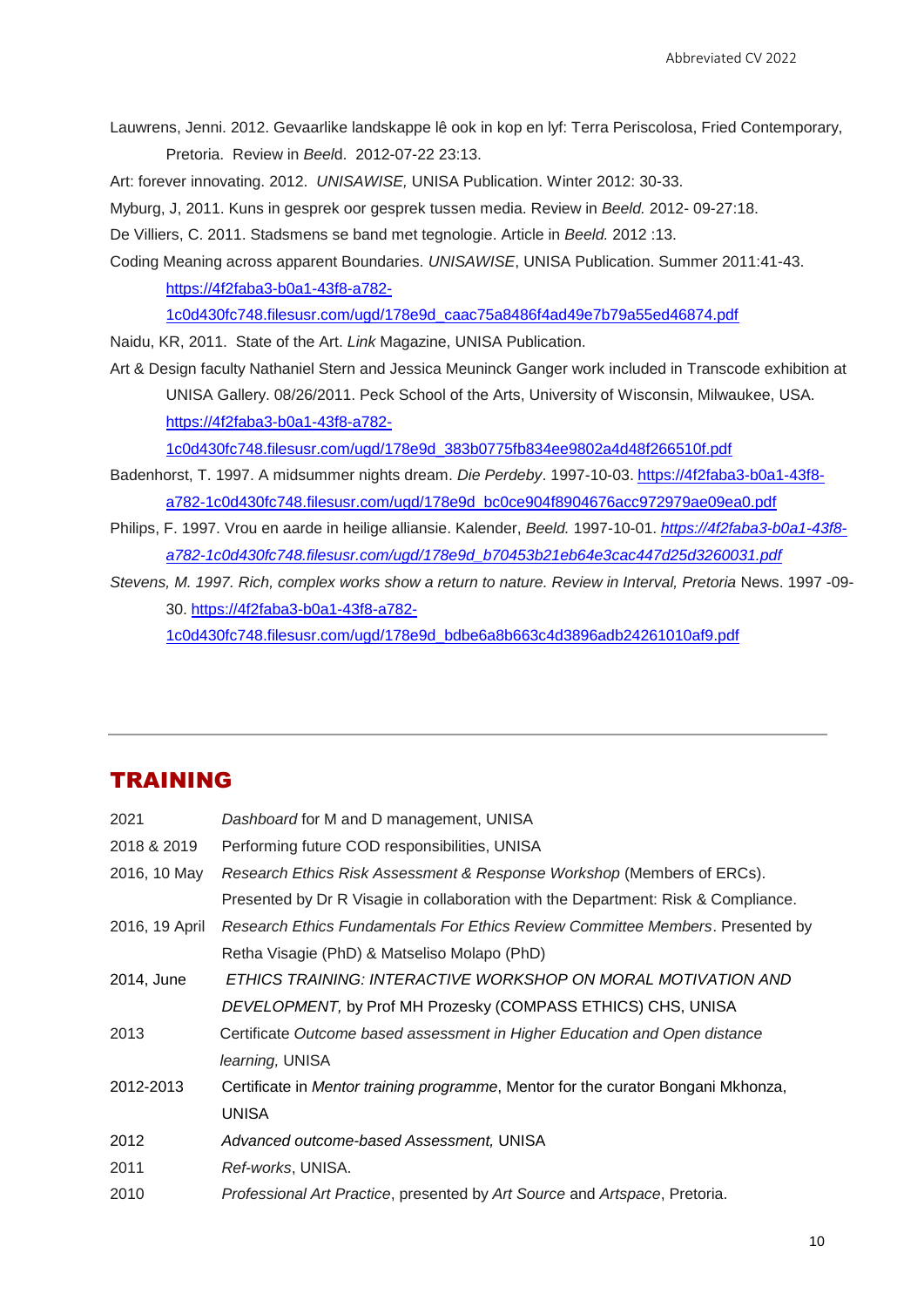| 2006 | Action research with Jean McNiff, Stellenbosch                             |
|------|----------------------------------------------------------------------------|
|      | Writing for publication workshop, Prof Chris Kapp, Stellenbosch            |
|      | <i>Postgraduate Supervision, Prof Mouton, UNISA</i>                        |
| 2005 | <i>Postgraduate Supervision, Prof Chris Kapp, UNISA</i>                    |
|      | Writing for publication workshop, Prof J Janssen, UNISA                    |
| 2003 | Research methodology; Dr MP Maaga, UNISA.                                  |
| 2001 | Completed the Short Learning Programme (UNISA) in Computer Graphics: Adobe |
|      | Photoshop and Corel Draw with distinction.                                 |
|      |                                                                            |

# COMMITTEES (Selection of last ten years)

| 2021        | UNISA Science Campus Art Walk Management Committee, UNISA.                              |  |  |
|-------------|-----------------------------------------------------------------------------------------|--|--|
| 2020 & 2021 | DHET Advisory Committee for the Subfield: Creative Output, (assessments for unit        |  |  |
|             | allocation). Peer reviewer for Universities: Creative Output Accreditation Committee    |  |  |
|             | ROQ-SC (Research Output Quality Sub-Committee),                                         |  |  |
|             | <b>Portrait Commissioning Committee</b>                                                 |  |  |
|             | DROVC: Departmental Research Output Vetting Committee                                   |  |  |
| 2019        | ROQ-SC (Research Output Quality Sub-Committee),                                         |  |  |
|             | CRIC (College Research and Innovation Committee)                                        |  |  |
|             | Ad Hoc Committee of Quality Assurance & Enhancement (CHS UNISA) Quality Review          |  |  |
|             | of the PhD in Art.                                                                      |  |  |
|             | Part of the working Committee advising DHET on the IMPLEMETATION GUIDELNES              |  |  |
|             | (2019): Policy on the Evaluation of Creative Outputs and Innovations Produced by Public |  |  |
|             | Higher Education Institutions (2017)                                                    |  |  |
|             | Advisory Board of the Art Association of Pretoria                                       |  |  |
|             | Art and Sustainability: Science campus sculpture project                                |  |  |
| 2013-2021   | <b>CHDC: College Higher Degrees Committee</b>                                           |  |  |
|             | Chair of Higher Degrees Committee                                                       |  |  |
|             | <b>DMC: Departmental Management Committee</b>                                           |  |  |
|             | Departmental Tuition committee                                                          |  |  |
|             | Ad Hoc Academic Portrait Commission Committee                                           |  |  |
| 2013-2017   | Member of Departmental Ethics Review Committee, also DERC: Chair of Departmental        |  |  |
|             | Ethics Review Committee & CERC: Member of College Ethics Review Committee               |  |  |
| 2012        | Organising Committee for the SAVAH Conference                                           |  |  |
|             | Organising Committee for the curation of Staff-Stuff UNISA Art Gallery                  |  |  |
| 2009-2012   | Faculty selection committee for new appointments                                        |  |  |
|             | <b>GC: Gallery Committee</b>                                                            |  |  |
|             | Post-graduate Committee                                                                 |  |  |
|             | <b>DMC: Departmental Management Committee</b>                                           |  |  |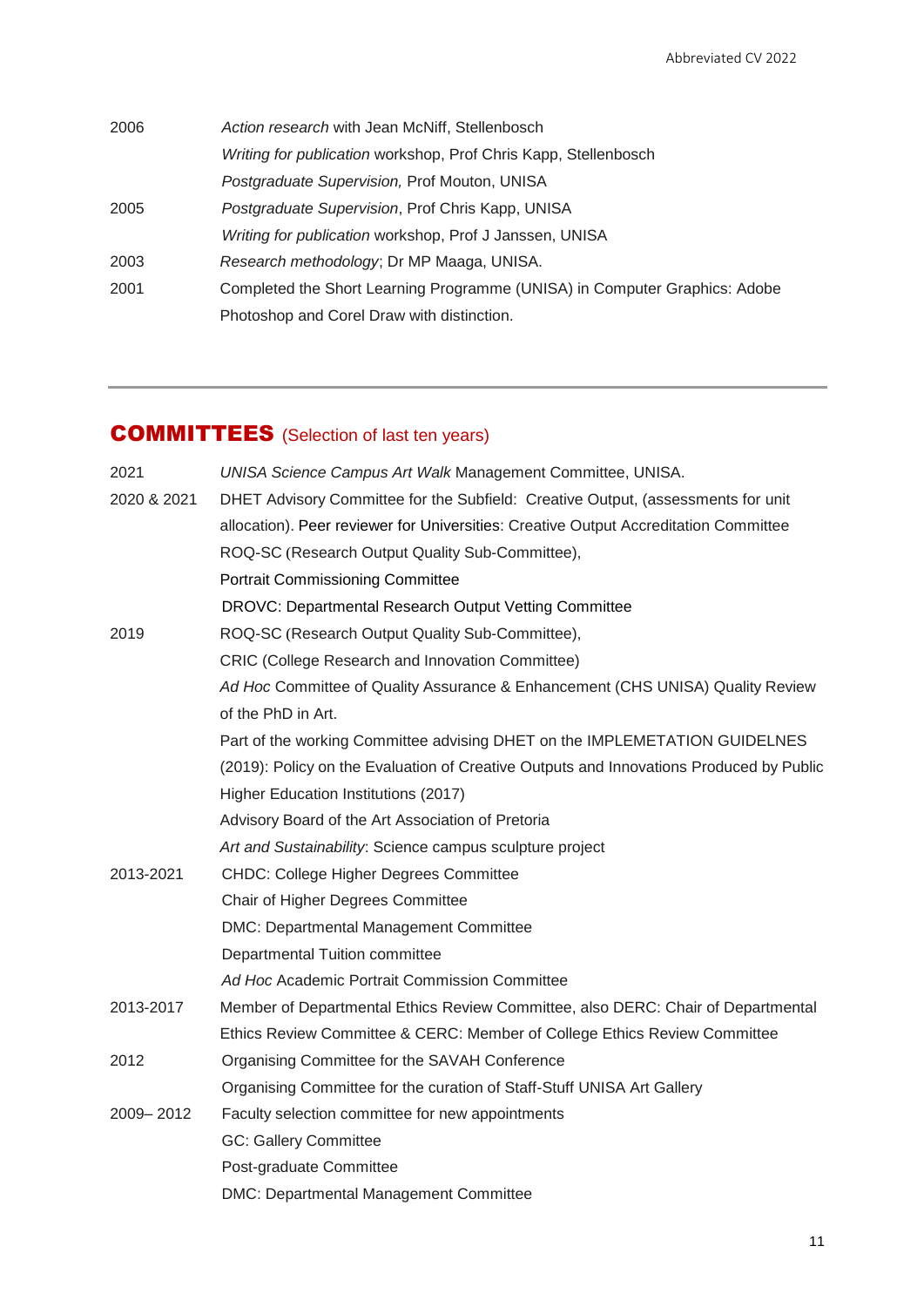Departmental Tuition committee

2009 - 2010 Gallery Board

# **ADJUDICATOR AT NATIONAL ART COMPETITIONS**

| 2021 | UNISA SCIENCE Campus Art Walk, short listing and final round adjudicator.          |
|------|------------------------------------------------------------------------------------|
| 2021 | Adjudicator: SASOL New Signatures Art Awards, Pretoria Art Museum                  |
| 2015 | Adjudicator: SASOL New Signatures Art Awards, Pretoria Art Museum                  |
| 2012 | Adjudicator: SASOL New Signatures Art Awards, Pretoria Art Museum                  |
| 2010 | Adjudicator for Thami Mnyele Fine Arts Awards                                      |
| 2010 | National co-ordinating adjudicator for the Absa L'Atelier Art Awards               |
| 2009 | National co-ordinating adjudicator for the Absa L'Atelier Art Awards               |
| 2000 | Arts Alive selection (WHPS); Centurion Artist of the Year 2000; PPC Young Concrete |
|      | <b>Sculptor Awards</b>                                                             |

## **POST-GRADUATE SUPERVISION**

| <b>COMPLETED</b> |                                 |                                        |                        |                              |  |  |
|------------------|---------------------------------|----------------------------------------|------------------------|------------------------------|--|--|
|                  | Degree                          | <b>Title</b>                           | Name of student        | Supervisor/co-<br>supervisor |  |  |
| 1                | Master of                       | <b>HERWINNING AS KUNSVORM: 'N</b>      | MRS MARIA M BLOK       | Co-supervisor                |  |  |
|                  | <b>Visual Arts</b>              | EKOFEMINISTIESE PERSPEKTIEF            | (2002)                 |                              |  |  |
| 2                | Master of                       | <b>IMAGES IN, THROUGH AND FOR</b>      | <b>MRS CARMEN E</b>    | Co-supervisor                |  |  |
|                  | <b>Visual Arts</b>              | "The W/word": A REVISIONING OF         | <b>TRUTER</b>          |                              |  |  |
|                  |                                 | <b>CHRISTIAN ART</b>                   | (Cum Laude) (2007)     |                              |  |  |
| 3                | Master of<br><b>Visual Arts</b> | BRUCE NAUMAN: THE TRUE ARTIST          | <b>MR ALEX TRAPANI</b> | Supervisor                   |  |  |
|                  |                                 | IS AN ABSURD FOUNTAIN                  | (Cum Laude) (2017)     |                              |  |  |
| $\overline{4}$   | Master of                       | LOSS, MEANING AND ABSENCE IN           | MRS ADELLE VAN ZYL     | Supervisor                   |  |  |
|                  | <b>Visual Arts</b>              | PERSONAL COLLECTIONS                   | (Cum Laude) (2018)     |                              |  |  |
| 5                | Master of<br><b>Visual Arts</b> | <b>DIGITAL IMAGE EDITING</b>           | MR C VAN HEERDEN       | Supervisor                   |  |  |
|                  |                                 | CONTEXTUALISED WITHIN DEEP             | (Cum Laude) (2020)     |                              |  |  |
|                  |                                 | REMIXABILITY AND REMEDIATION           |                        |                              |  |  |
| 6                | Master of<br><b>Visual Arts</b> | <b>VISUAL STRATEGIES IN VIDEO ART:</b> | <b>ANTOINETTE</b>      | Co-supervisor                |  |  |
|                  |                                 | THE SIMULATION OF TRAUMATIC            | ODENDAAL (2021)        |                              |  |  |
|                  |                                 | <b>MEMORIES</b>                        |                        |                              |  |  |
| $\overline{7}$   | PhD in Art                      | <b>JUDAIC DIASPORIC HYBRID</b>         | <b>MRS JENNIFER</b>    | Promoter                     |  |  |
|                  |                                 | <b>HAUNTINGS</b>                       | KOPPING (submitted,    |                              |  |  |
|                  |                                 |                                        | not graduated yet)     |                              |  |  |
| <b>CURRENT</b>   |                                 |                                        |                        |                              |  |  |
| 1                | Master of                       | BEYOND EVIDENTIARY OBJECTS:            | ME ANDREA WALTERS      | Supervisor                   |  |  |
|                  | <b>Visual Arts</b>              |                                        |                        |                              |  |  |